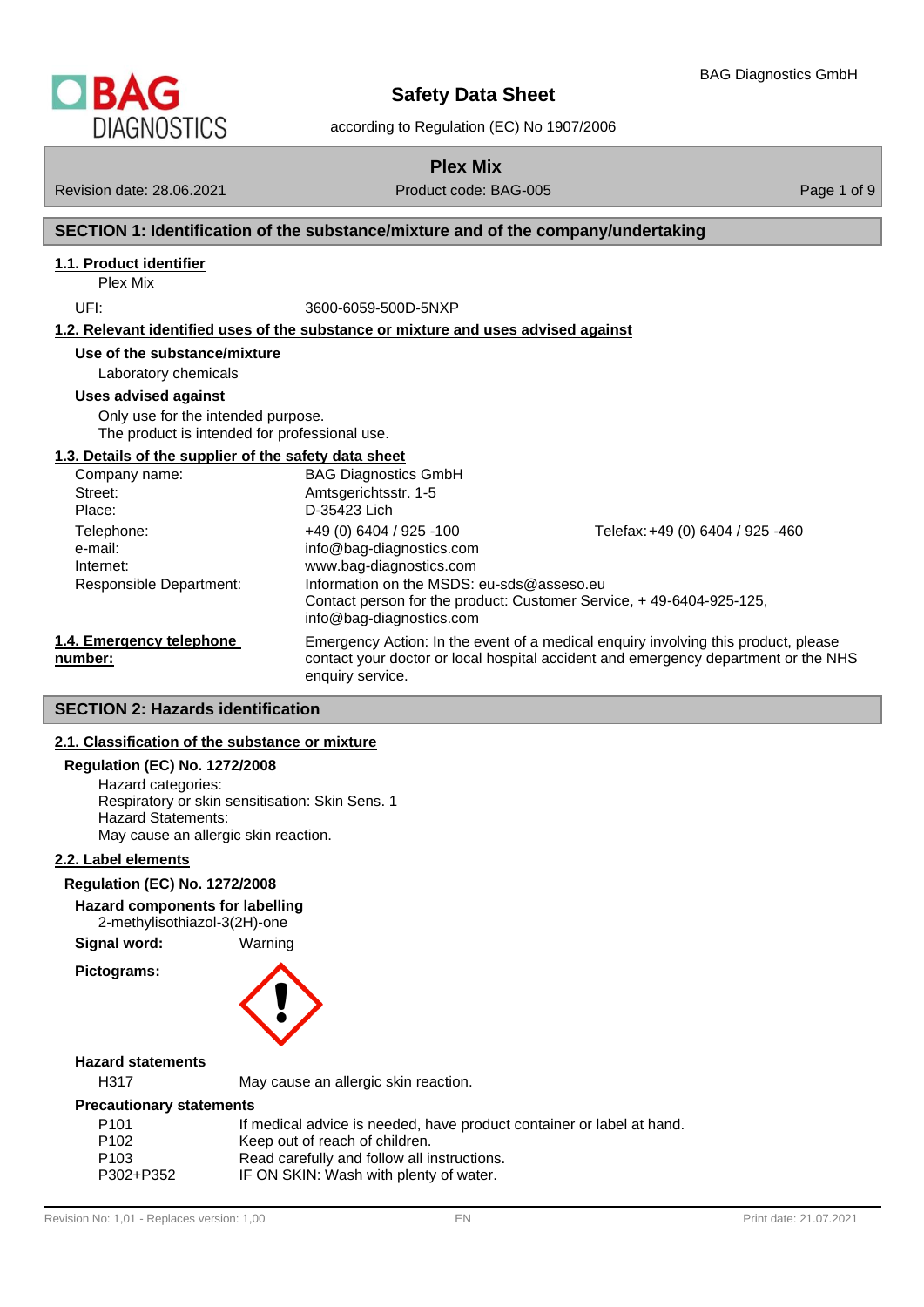

#### according to Regulation (EC) No 1907/2006

|                               | <b>Plex Mix</b>                                                                                                                                                   |             |
|-------------------------------|-------------------------------------------------------------------------------------------------------------------------------------------------------------------|-------------|
| Revision date: 28.06.2021     | Product code: BAG-005                                                                                                                                             | Page 2 of 9 |
| P <sub>280</sub><br>P333+P313 | Wear protective gloves/protective clothing/eye protection/face protection/hearing protection.<br>If skin irritation or rash occurs: Get medical advice/attention. |             |
| P <sub>501</sub>              | Dispose of contents/container to in accordance with local / national regulations.                                                                                 |             |

#### **2.3. Other hazards**

The components in this mixture do not meet the criteria for classification as PBT or vPvB.

# **SECTION 3: Composition/information on ingredients**

#### **3.2. Mixtures**

#### **Hazardous components**

| <b>CAS No</b> | l Chemical name                                                                                                                                                           |              |                   | Quantity    |
|---------------|---------------------------------------------------------------------------------------------------------------------------------------------------------------------------|--------------|-------------------|-------------|
|               | IEC No                                                                                                                                                                    | Index No     | IREACH No         |             |
|               | IGHS Classification                                                                                                                                                       |              |                   |             |
| 2682-20-4     | 2-methylisothiazol-3(2H)-one                                                                                                                                              |              |                   | $< 0.05 \%$ |
|               | 1220-239-6                                                                                                                                                                | 613-326-00-9 | 101-2120764690-50 |             |
|               | Acute Tox. 2, Acute Tox. 3, Acute Tox. 3, Skin Corr. 1B, Eye Dam. 1, Skin Sens. 1A, Aquatic Acute 1,<br>Aquatic Chronic 1: H330 H311 H301 H314 H318 H317 H400 H410 EUH071 |              |                   |             |

Full text of H and EUH statements: see section 16.

#### **Specific Conc. Limits, M-factors and ATE**

| CAS No    | IEC No                                    | <b>IChemical name</b>                                                                                                                                                                                       | Quantity    |
|-----------|-------------------------------------------|-------------------------------------------------------------------------------------------------------------------------------------------------------------------------------------------------------------|-------------|
|           |                                           | Specific Conc. Limits, M-factors and ATE                                                                                                                                                                    |             |
| 2682-20-4 | $1220 - 239 - 6$                          | 2-methylisothiazol-3(2H)-one                                                                                                                                                                                | $< 0.05 \%$ |
|           | M akut; H400: M=10<br>M chron.; H410: M=1 | $\lambda$ inhalation: ATE = 0,5 mg/l (vapours); inhalation: ATE = 0,05 mg/l (dusts or mists); dermal: ATE =<br>$300 \text{ mg/kg}$ ; oral: $ATE = 100 \text{ mg/kg}$ Skin Sens. 1A; H317: $>= 0.0015 - 100$ |             |

# **SECTION 4: First aid measures**

#### **4.1. Description of first aid measures**

#### **General information**

In case of troubles or persistent symptoms, consult an doctor/physician.

Remove persons from danger area and lie them down. Never orally infuse something to an unconscious person. No special first aid measures necessary. A vomiting, supine person must be brought into recovery position.

#### **After inhalation**

Move victim to fresh air and keep at rest. Seek medical attention if problems persist.

#### **After contact with skin**

After contact with skin, wash immediately with: Water. Change contaminated clothing. In case of skin irritation, consult a physician.

#### **After contact with eyes**

In case of contact with eyes, rinse immediately with plenty of flowing water for 10 to 15 minutes holding eyelids apart. In case of eye irritation consult an ophthalmologist.

#### **After ingestion**

Rinse mouth, spit liquid again. Do NOT induce vomiting. Let water be drunken in little sips (dilution effect). Seek medical attention if problems persist.

# **4.2. Most important symptoms and effects, both acute and delayed**

Irritations/allergic reactions upon contact with skin.

# **4.3. Indication of any immediate medical attention and special treatment needed**

Treat symptomatically.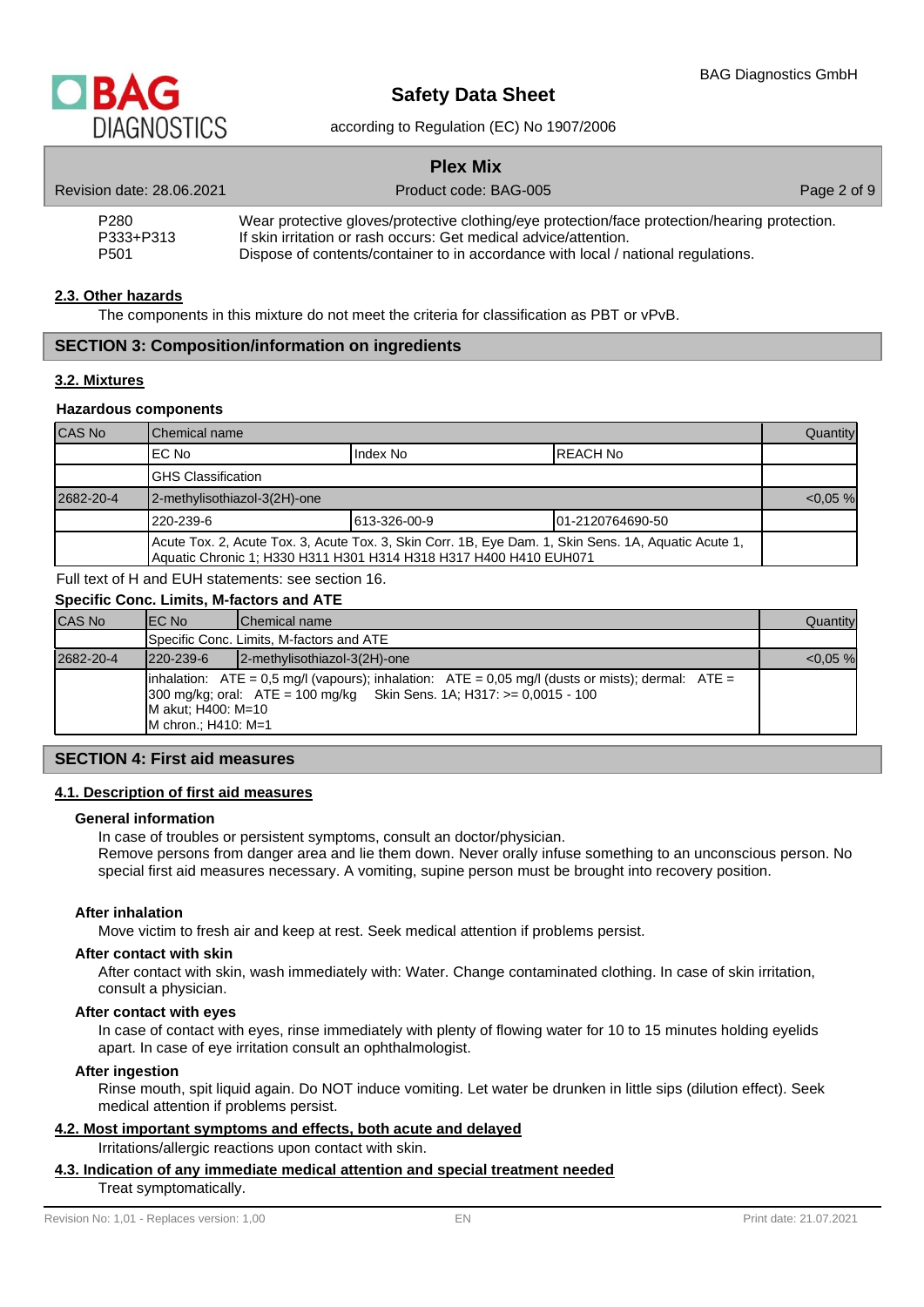

according to Regulation (EC) No 1907/2006

# **Plex Mix**

Revision date: 28.06.2021 Product code: BAG-005 Page 3 of 9

# **SECTION 5: Firefighting measures**

## **5.1. Extinguishing media**

#### **Suitable extinguishing media**

The product itself does not burn. Extinguishing materials should be selected according to the surroundings.

# **Unsuitable extinguishing media**

No information available.

#### **5.2. Special hazards arising from the substance or mixture**

The mixture is not flammable, explosive or auto-flammable.

# **5.3. Advice for firefighters**

Co-ordinate fire-fighting measures to the fire surroundings. Wear a self-contained breathing apparatus and chemical protective clothing.

#### **SECTION 6: Accidental release measures**

#### **6.1. Personal precautions, protective equipment and emergency procedures**

#### **General measures**

Provide adequate ventilation. Avoid contact with eyes and skin.

#### **6.2. Environmental precautions**

Do not allow to enter into surface water or drains.

Do not allow to enter into soil/subsoil.

# **6.3. Methods and material for containment and cleaning up**

#### **Other information**

Absorb with liquid-binding material (e.g. sand, diatomaceous earth, acid- or universal binding agents). Treat the recovered material as prescribed in the section on waste disposal. Clean contaminated articles and floor according to the environmental legislation.

#### **6.4. Reference to other sections**

Safe handling: see section 7 Personal precautions: refer to section 8

Disposal: see section 13

#### **SECTION 7: Handling and storage**

#### **7.1. Precautions for safe handling**

#### **Advice on safe handling**

Keep container tightly closed. Handle and open container with care. Avoid contact with skin and eyes.

#### **Advice on protection against fire and explosion**

The mixture is not flammable, explosive or auto-flammable. When properly used, there is no fire or explosion hazard.

#### **Advice on general occupational hygiene**

Consider the usual precautions for handling chemicals. Do not eat, drink or smoke when using this product. Wash hands before breaks and after work. Protect skin by using skin protective cream. Avoid contact with skin and eyes.

#### **7.2. Conditions for safe storage, including any incompatibilities**

#### **Requirements for storage rooms and vessels**

Keep away from food, drink and animal feedingstuffs. Protect against direct sunlight. Keep container tightly closed in a cool, well-ventilated place. Keep only in the original container.

#### **7.3. Specific end use(s)**

#### Laboratory chemicals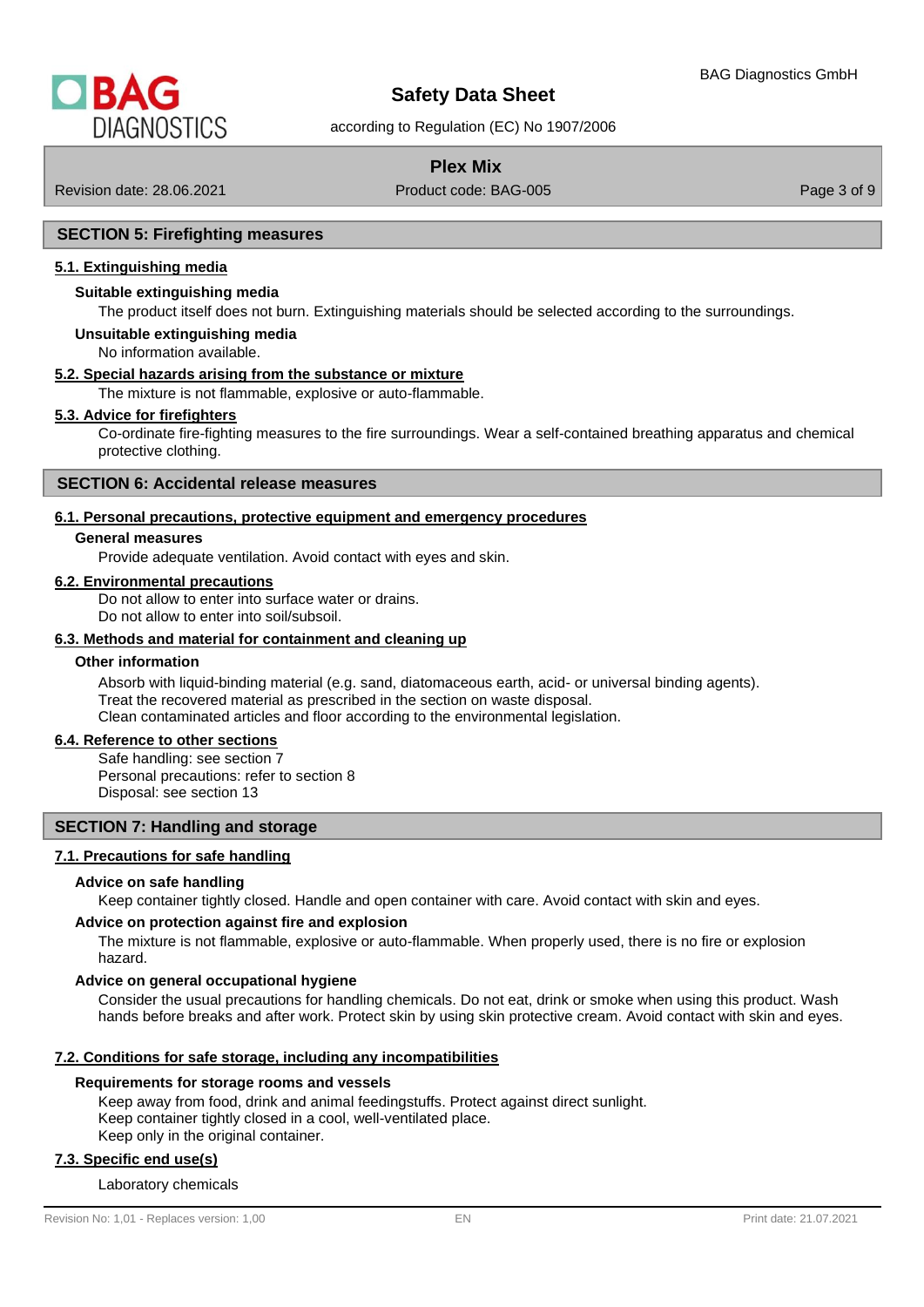

according to Regulation (EC) No 1907/2006

# **Plex Mix**

Revision date: 28.06.2021 **Product code: BAG-005** Page 4 of 9

# **SECTION 8: Exposure controls/personal protection**

# **8.1. Control parameters**

#### **Additional advice on limit values**

Until today no further national limits have been defined.

# **8.2. Exposure controls**

#### **Individual protection measures, such as personal protective equipment**

#### **Eye/face protection**

Tighty fitting safety glasses with side shields.

#### **Hand protection**

Protect skin by using skin protective cream. Wear suitable gloves. When handling with chemical substances, protective gloves must be worn with the CE-label including the four control digits. The quality of the protective gloves resistant to chemicals must be chosen as a function of the specific working place concentration and quantity of hazardous substances. Suitable material: NBR (Nitrile rubber). Thickness of glove material:: >=0,35 mm

#### **Skin protection**

Body protection: Under normal usage conditions, not necessary.

# **Respiratory protection**

Within the recommended use and adequate ventilation no respiratory protection is necessary.

# **SECTION 9: Physical and chemical properties**

#### **9.1. Information on basic physical and chemical properties**

| Physical state:<br>Colour:                                   | liquid<br>colourless |                                          |
|--------------------------------------------------------------|----------------------|------------------------------------------|
| Odour:                                                       | odourless            |                                          |
| Changes in the physical state                                |                      |                                          |
| Melting point/freezing point:                                |                      | not determined                           |
| Boiling point or initial boiling point and<br>boiling range: |                      | not determined                           |
| Flash point:                                                 |                      | not determined                           |
| <b>Flammability</b><br>Solid/liquid:<br>Gas:                 |                      | No data available.<br>No data available. |
| <b>Explosive properties</b><br>No data available.            |                      |                                          |
| Lower explosion limits:                                      |                      | No data available.                       |
| Upper explosion limits:                                      |                      | No data available.                       |
| Auto-ignition temperature:                                   |                      | No data available.                       |
| <b>Self-ignition temperature</b><br>Solid:                   |                      | No data available.                       |
| Decomposition temperature:                                   |                      | No data available.                       |
| <b>Oxidizing properties</b><br>No data available.            |                      |                                          |
| pH-Value:                                                    |                      | not determined                           |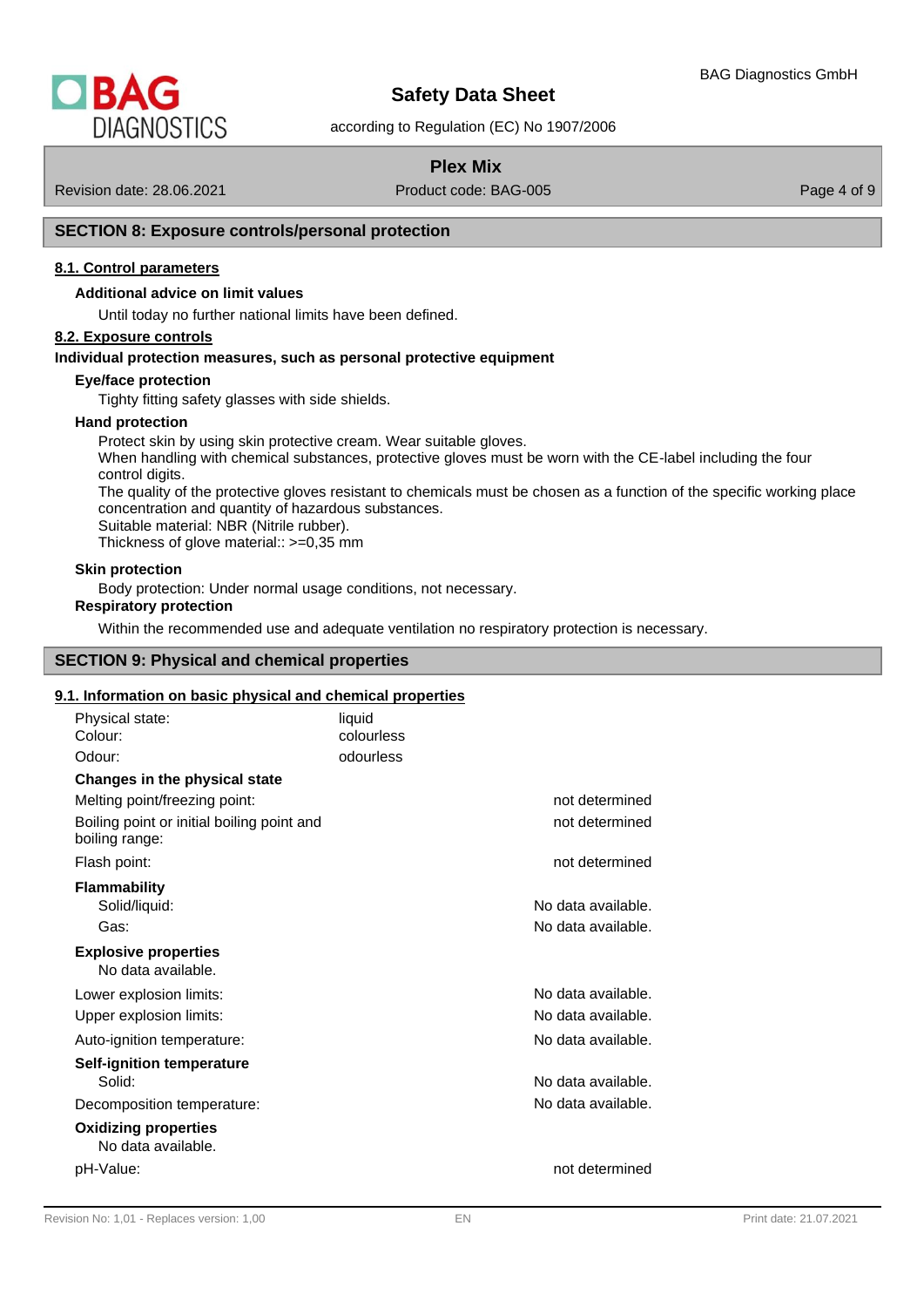

# according to Regulation (EC) No 1907/2006

|                                                    | <b>Plex Mix</b>       |             |
|----------------------------------------------------|-----------------------|-------------|
| Revision date: 28.06.2021                          | Product code: BAG-005 | Page 5 of 9 |
| Viscosity / dynamic:                               | No data available.    |             |
| Viscosity / kinematic:                             | No data available.    |             |
| Water solubility:<br>(at 20 $°C$ )                 | miscible              |             |
| Solubility in other solvents<br>No data available. |                       |             |
| Partition coefficient n-octanol/water:             | No data available.    |             |
| Vapour pressure:                                   | No data available.    |             |
| Density:                                           | not determined        |             |
| Relative vapour density:                           | No data available.    |             |
| 9.2. Other information                             |                       |             |
| Evaporation rate:                                  | No data available.    |             |
| <b>Further Information</b>                         |                       |             |
| No data available                                  |                       |             |

#### **SECTION 10: Stability and reactivity**

# **10.1. Reactivity**

No dangerous reactivity under regular conditions.

# **10.2. Chemical stability**

The product is stable under regular conditions.

#### **10.3. Possibility of hazardous reactions**

No dangerous reactions to be expected if used properly.

# **10.4. Conditions to avoid**

No information available.

# **10.5. Incompatible materials**

No information available.

# **10.6. Hazardous decomposition products**

When used properly no hazardous products of decomposition are expected.

# **SECTION 11: Toxicological information**

# **11.1. Information on hazard classes as defined in Regulation (EC) No 1272/2008**

# **Acute toxicity**

Based on available data, the classification criteria are not met.

| CAS No    | Chemical name                |            |                     |         |        |        |
|-----------|------------------------------|------------|---------------------|---------|--------|--------|
|           | <b>Exposure route</b>        | lDose      |                     | Species | Source | Method |
| 2682-20-4 | 2-methylisothiazol-3(2H)-one |            |                     |         |        |        |
|           | Ioral                        | <b>ATE</b> | 100 $mg/kg$         |         |        |        |
|           | dermal                       | <b>ATE</b> | 300 mg/kg           |         |        |        |
|           | inhalation vapour            | <b>ATE</b> | $0,5$ mg/l          |         |        |        |
|           | inhalation aerosol           | <b>ATE</b> | $0,05 \text{ mg/l}$ |         |        |        |

# **Irritation and corrosivity**

Based on available data, the classification criteria are not met.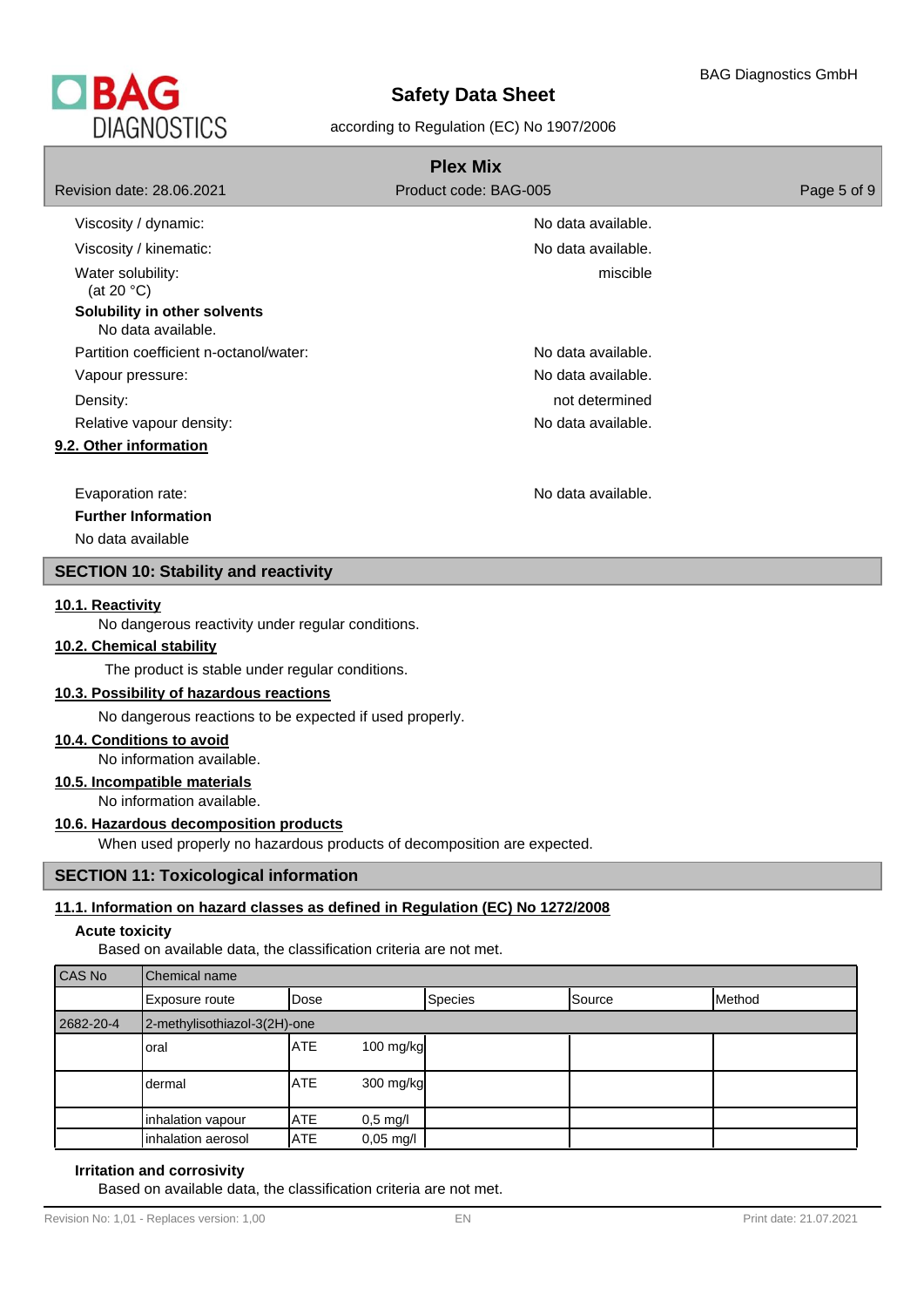

according to Regulation (EC) No 1907/2006

Revision date: 28.06.2021 Product code: BAG-005 Page 6 of 9

# **Sensitising effects**

May cause an allergic skin reaction. (2-methylisothiazol-3(2H)-one)

#### **Carcinogenic/mutagenic/toxic effects for reproduction**

Based on available data, the classification criteria are not met.

#### **STOT-single exposure**

Based on available data, the classification criteria are not met.

#### **STOT-repeated exposure**

Based on available data, the classification criteria are not met.

#### **Aspiration hazard**

Based on available data, the classification criteria are not met.

#### **11.2. Information on other hazards**

#### **Endocrine disrupting properties**

No data available.

#### **SECTION 12: Ecological information**

#### **12.1. Toxicity**

#### There are no data available on the mixture itself.

**12.2. Persistence and degradability**

No data available.

#### **12.3. Bioaccumulative potential**

No data available.

# **12.4. Mobility in soil**

No data available.

#### **12.5. Results of PBT and vPvB assessment**

The components in this mixture do not meet the criteria for classification as PBT or vPvB.

#### **12.6. Endocrine disrupting properties**

No data available.

# **12.7. Other adverse effects**

No data available.

# **SECTION 13: Disposal considerations**

# **13.1. Waste treatment methods**

#### **Disposal recommendations**

Disposal according to official regulations. Consult the local waste disposal expert about waste disposal. According to EAKV, allocation of waste identity numbers/waste descriptions must be carried out in a specific way for every industry and process.

#### **Contaminated packaging**

Recommended cleaning agent: Water. Dispose of waste according to applicable legislation.

#### **SECTION 14: Transport information**

# **Land transport (ADR/RID)**

**14.1. UN number:** No dangerous good in sense of this transport regulation. **14.2. UN proper shipping name:** No dangerous good in sense of this transport regulation. **14.3. Transport hazard class(es):** No dangerous good in sense of this transport regulation. **14.4. Packing group:** No dangerous good in sense of this transport regulation.

**Inland waterways transport (ADN)**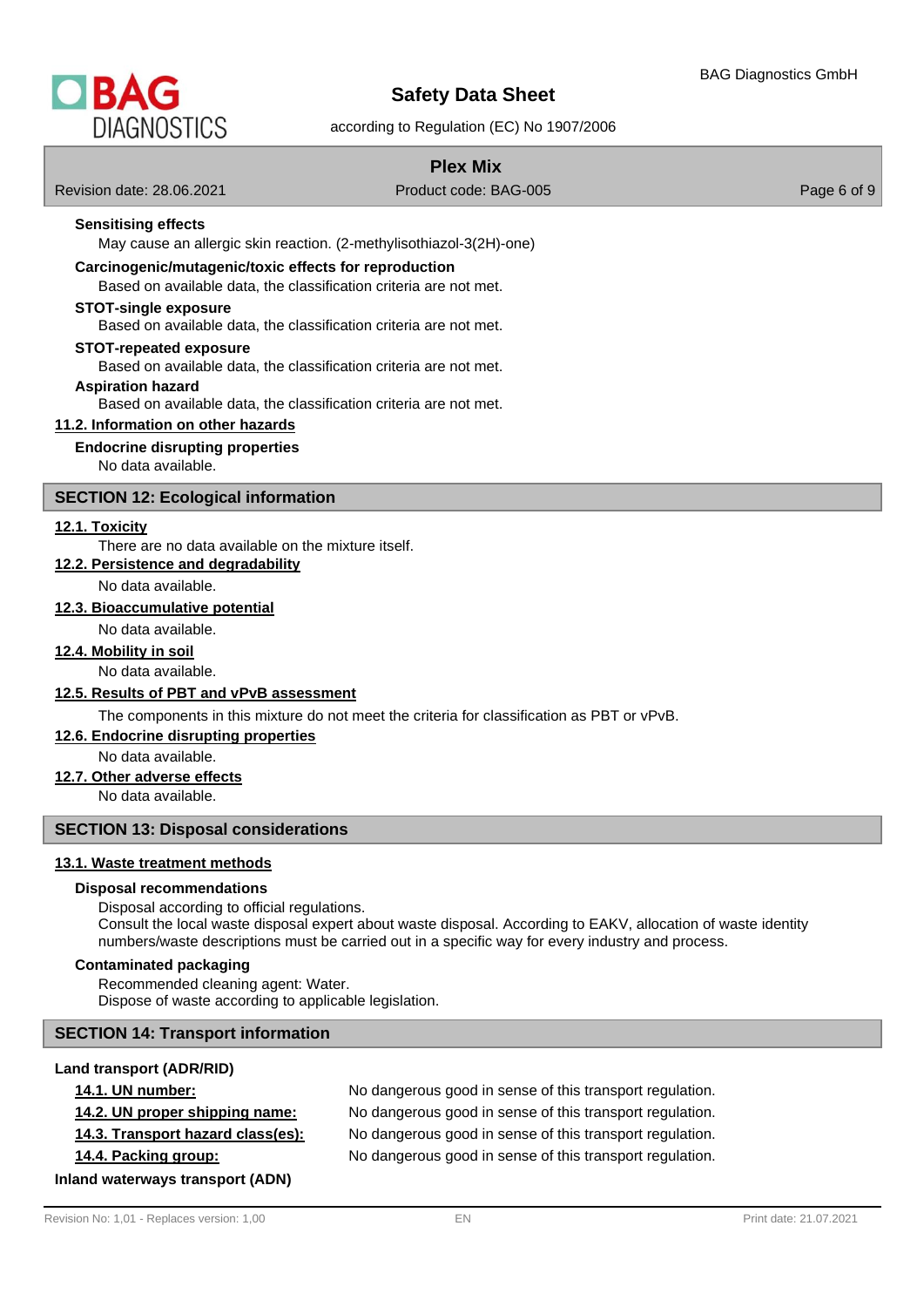

#### according to Regulation (EC) No 1907/2006

|                                                                                                                                                        | <b>Plex Mix</b>                                                                                      |             |
|--------------------------------------------------------------------------------------------------------------------------------------------------------|------------------------------------------------------------------------------------------------------|-------------|
| Revision date: 28.06.2021                                                                                                                              | Product code: BAG-005                                                                                | Page 7 of 9 |
| 14.1. UN number:                                                                                                                                       | No dangerous good in sense of this transport regulation.                                             |             |
| 14.2. UN proper shipping name:                                                                                                                         | No dangerous good in sense of this transport regulation.                                             |             |
| 14.3. Transport hazard class(es):                                                                                                                      | No dangerous good in sense of this transport regulation.                                             |             |
| 14.4. Packing group:                                                                                                                                   | No dangerous good in sense of this transport regulation.                                             |             |
| <b>Marine transport (IMDG)</b>                                                                                                                         |                                                                                                      |             |
| 14.1. UN number:                                                                                                                                       | No dangerous good in sense of this transport regulation.                                             |             |
| 14.2. UN proper shipping name:                                                                                                                         | No dangerous good in sense of this transport regulation.                                             |             |
| 14.3. Transport hazard class(es):                                                                                                                      | No dangerous good in sense of this transport regulation.                                             |             |
| 14.4. Packing group:                                                                                                                                   | No dangerous good in sense of this transport regulation.                                             |             |
| Air transport (ICAO-TI/IATA-DGR)                                                                                                                       |                                                                                                      |             |
| 14.1. UN number:                                                                                                                                       | No dangerous good in sense of this transport regulation.                                             |             |
| 14.2. UN proper shipping name:                                                                                                                         | No dangerous good in sense of this transport regulation.                                             |             |
| 14.3. Transport hazard class(es):                                                                                                                      | No dangerous good in sense of this transport regulation.                                             |             |
| 14.4. Packing group:                                                                                                                                   | No dangerous good in sense of this transport regulation.                                             |             |
| 14.5. Environmental hazards                                                                                                                            |                                                                                                      |             |
| <b>ENVIRONMENTALLY HAZARDOUS:</b>                                                                                                                      | <b>No</b>                                                                                            |             |
| 14.6. Special precautions for user<br>No special precautions known.<br>14.7. Maritime transport in bulk according to IMO instruments<br>not applicable |                                                                                                      |             |
| <b>SECTION 15: Regulatory information</b>                                                                                                              |                                                                                                      |             |
|                                                                                                                                                        | 15.1. Safety, health and environmental regulations/legislation specific for the substance or mixture |             |
| EU regulatory information                                                                                                                              |                                                                                                      |             |

Restrictions on use (REACH, annex XVII): Entry 3 Information according to 2012/18/EU

Not subject to 2012/18/EU (SEVESO III)

## **Additional information**

(SEVESO III):

Regulation (EC) No. 1005/2009 on substances that lead to the depletion of the ozone layer: not applicable Regulation (EC) No. 648/2004 (Detergents regulation): not applicable

Regulation (EC) No 850/2004 on persistent organic pollutants: not applicable

Regulation (EC) No 649/2012 of the European Parliament and of the Council concerning the export and import of dangerous chemicals: This mix contains no chemicals that are subject to the export notification procedures (annex 1).

This mixture contains the following substances of very high concern (SVHC) which are included in the Candidate List according to Article 59 of REACH: none

This mixture contains the following substances of very high concern (SVHC) which are subject to authorisation according to Annex XIV of REACH: none

# **National regulatory information**

Water hazard class (D): 2 - obviously hazardous to water

#### **Additional information**

Observe in addition any national regulations!

#### **15.2. Chemical safety assessment**

For the following substances of this mixture a chemical safety assessment has been carried out: 2-methylisothiazol-3(2H)-one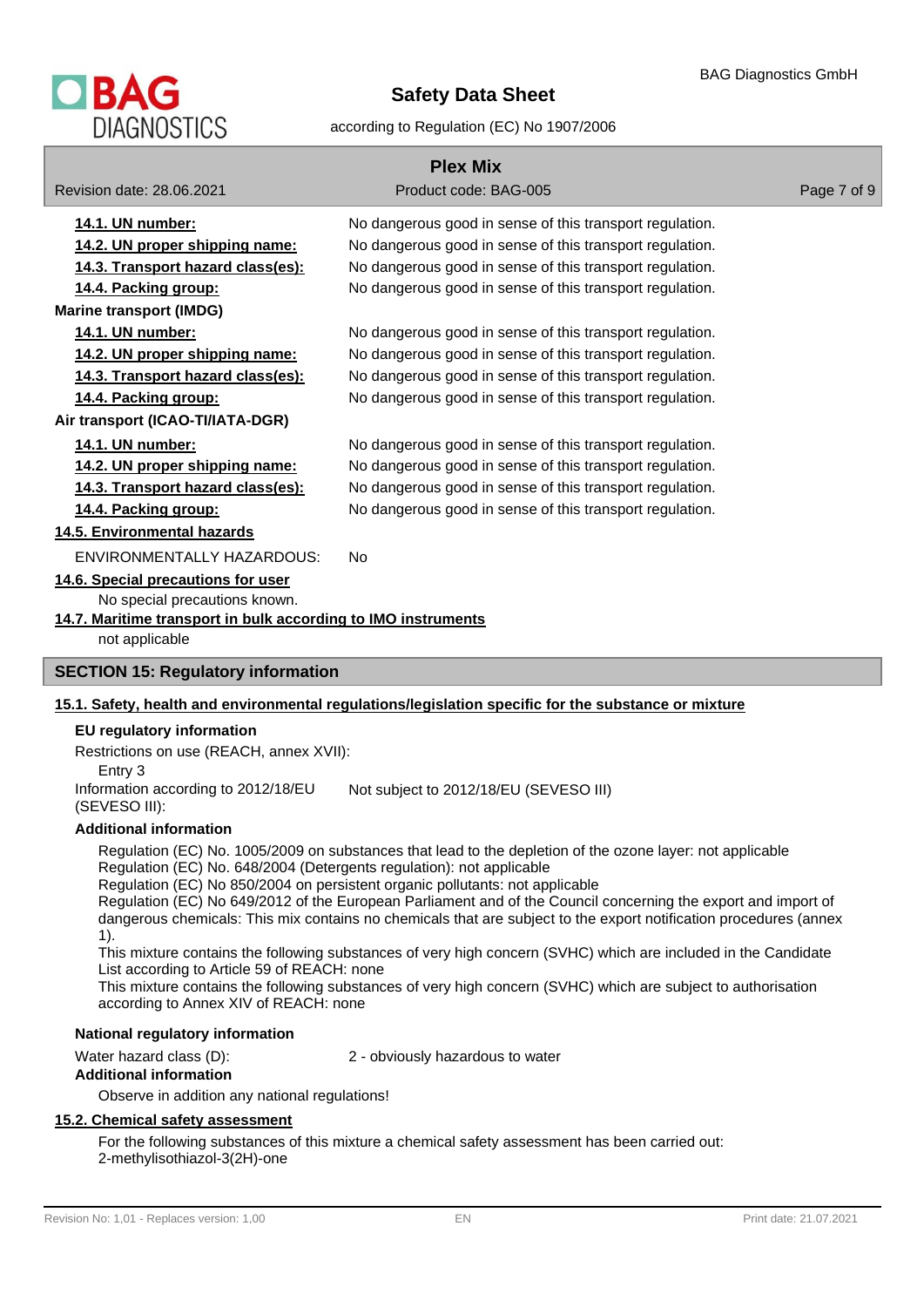

according to Regulation (EC) No 1907/2006

# **Plex Mix**

Revision date: 28.06.2021 Product code: BAG-005 Page 8 of 9

# **SECTION 16: Other information**

#### **Changes**

This data sheet contains changes from the previous version in section(s): 2,3,4,9,11,12,15,16. Version 1,00 - Creation - 13.04.2021 Version 1,01 - General update - 28.06.2021

# **Abbreviations and acronyms**

ADR: Accord européen sur le transport des marchandises dangereuses par Route (European Agreement concerning the International Carriage of Dangerous Goods by Road) BImSchV (Fed.Imm.Prot.Act): Directive on the Implementation of the Federal Immission Protection Act CAS: Chemical Abstracts Service DIN: Norm of the Deutsche Institut für Normung (German Institute for Standardization) EC: Effective Concentration EG: European Community (Europäische Gemeinschaft) EN: European Norm IATA: International Air Transport Association IBC Code: International Code for the Construction and Equipment of ships carrying Dangerous Chemicals in Bulk ICAO: International Civil Aviation Organization IMDG: International Maritime Code for Dangerous Goods ISO: Norm of the International Standards Organization CLP: Classification, Labeling, Packaging IUCLID: International Uniform ChemicaL Information Database LC: Lethal concentration LD: Lethal dose log Kow: Octanol/water partition coefficient MARPOL: Maritime Pollution Convention = Convention for the Prevention of Maritime Pollution from Ships OECD: Organisation for Economic Co-operation and Development PBT: Persistent, bio-cumulative, toxic RID: Regulation Concerning the International Transport of Dangerous Goods by Rail TRGS: Technische Regeln für Gefahrstoffe UN: United Nations VOC: Volatile Organic Compounds vPvB: very persistent and very bio-cumulative WGK: German Water Hazard Class GHS: Globally Harmonized System of Classification and Labelling of Chemicals EINECS: European Inventory of Existing Commercial Chemical Substances ELINCS: European List of Notified Chemical Substances DNEL: Derived No Effect Level PNEC: Predicted No Effect Concentration TLV: Threshold Limiting Value STOT: Specific Target Organ Toxicity AwSV: Ordinance on Installations for Handling Substances Hazardous to Water

#### **Classification for mixtures and used evaluation method according to Regulation (EC) No. 1272/2008 [CLP]**

| $\sim$<br>$\cdots$<br>iassification ت | $\cdot$<br>Classification procedure |
|---------------------------------------|-------------------------------------|
| Skin<br>コウィラ<br>Sens.<br>. ו כר<br>.  | method<br>Calculation               |

#### **Relevant H and EUH statements (number and full text)**

| Toxic if swallowed.                      |
|------------------------------------------|
| Toxic in contact with skin.              |
| Causes severe skin burns and eye damage. |
| May cause an allergic skin reaction.     |
| Causes serious eye damage.               |
| Fatal if inhaled.                        |
|                                          |